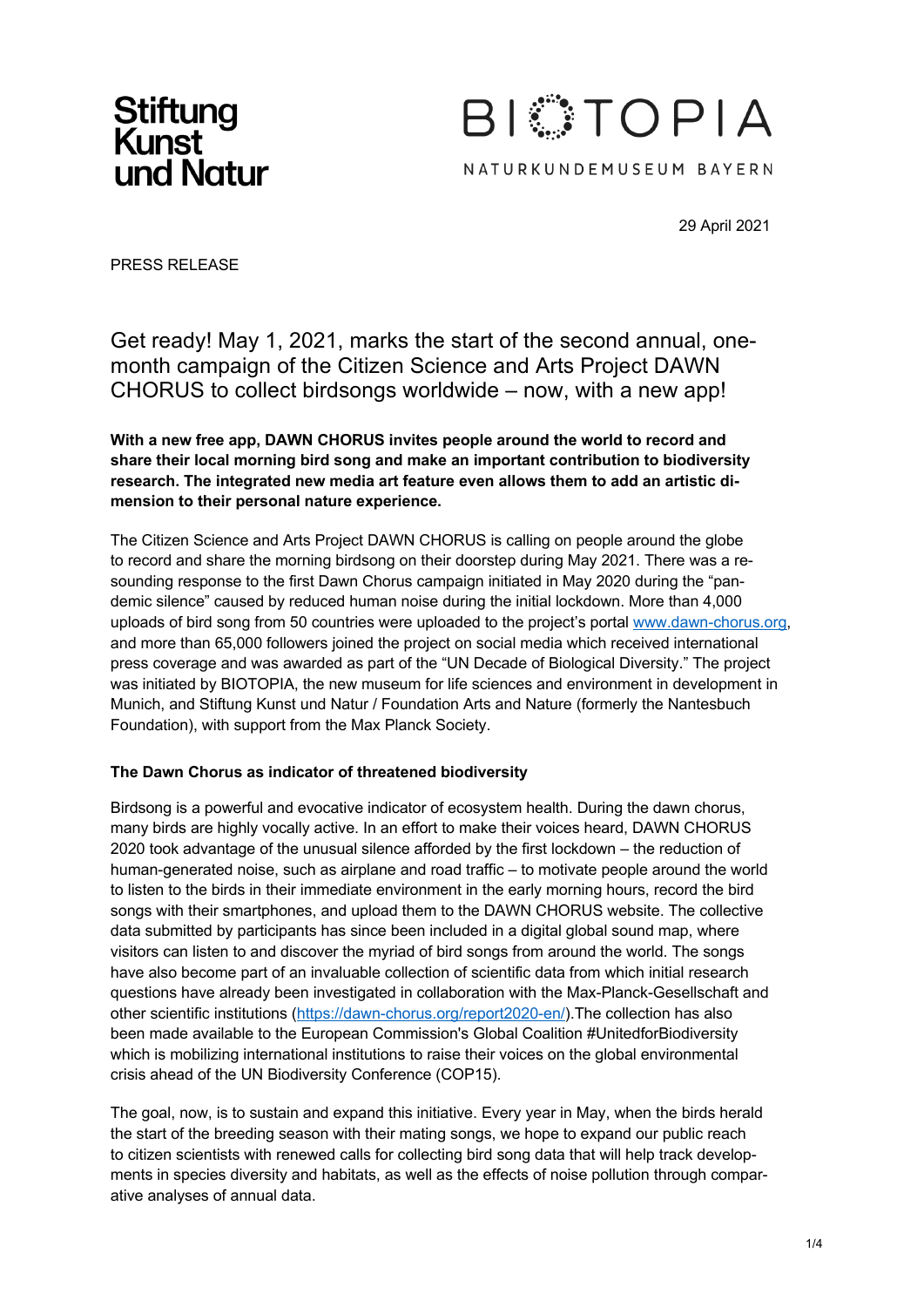DAWN CHORUS 2021 hopes to inspire people to, once again, actively engage with nature and develop a personal awareness of the biodiversity in their immediate surroundings. It is well known, for example, that birds in the vicinity of airports start their morning song earlier. Are there also changes in the number and type of bird songs in the local city park, at bodies of water, or even on the village street? Which birds can be heard where? The aim of DAWN CHORUS 2021 is to increase the number of participants, generally, and encourage returning participants to make new recordings at the same location, on the same day and the same time as last year.

## **DAWN CHORUS 2021: New free app combines citizen science with innovative art**

This year's funding from the German Federal Cultural Foundation enabled DAWN CHORUS 2021 to develop a new free app to complement and expand its web platform. The intuitive DAWN CHORUS app not only facilitates the recording and uploading process, but significantly improves the quality of uploads for scientific evaluation by standardizing data collection. In the future, the app will integrate the automatic recognition of bird calls using machine learning – a development that will involve experts from the field of artificial intelligence and machine learning.

A newly developed artistic feature adds another dimension to DAWN CHORUS 2021: *Sonic Feather*, created by multimedia artists Mika Johnson and Marcel Karnapke, allows participants to draw using their own recorded bird calls as if with "acoustic ink" to create unique, multi-layered media artworks that can then be shared on community networks. This interlinking of scientific curiosity and art intensifies and cements participants' dialogue with nature and their experience of the morning bird concert.

This year DAWN CHORUS is also excited to work with World Migratory Bird Day who have the theme "Sing, Fly, Soar like a Bird".

As an interactive, community-based citizen science and art project, DAWN CHORUS 2021 opens the door to nature for everyday people around the world, piquing their curiosity and raising their awareness of its endangerment. It provides each and every participant the opportunity to make both a scientific and artistic contribution to biodiversity research.

"Dawn Chorus is a project that invites people to stop and listen, and connect with their local biodiversity through the medium of sound, while contributing to a global citizen science and art project. Birdsong is a vital indicator of the health of our ecosystems, and we want this project to be an alarm call to wake people up to the need to protect shrinking habitats for wildlife, and to make our cities and surrounding areas more hospitable to bird life. BIOTOPIA, Bavaria´s new museum for environment and life sciences in development, is deeply committed to nurturing a deeper understanding of the ecosystems we depend on, and of inspiring people to action to protect our planet."

*Prof. Dr. Michael John Gorman, Founding Director, BIOTOPIA – Naturkundemuseum Bayern*

## **The DAWN CHORUS app is now available at no charge for iOS and Android:**

Google Play Store:

https://play.google.com/store/apps/details?id=com.natural\_apptitude.dawnchorus

App Store:

https://apps.apple.com/gb/app/dawn-chorus/id1557441003#?platform=iphone

**The** *Sonic Feather* **art feature will be available as an update from mid-May.**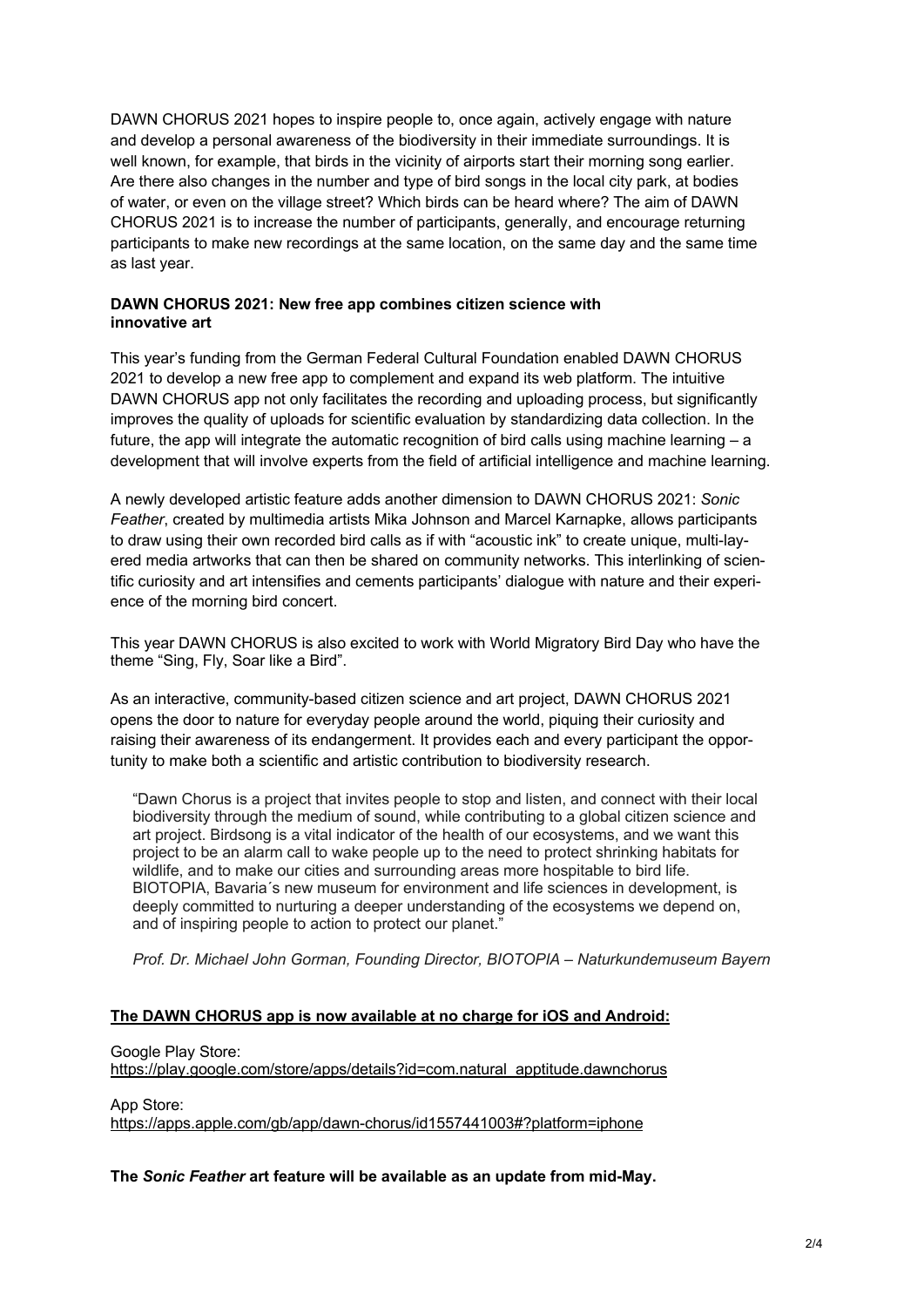# DAWN CHORUS

Hear the call!

From **May 1 to May 31, 2021,** DAWN CHORUS is calling on citizen scientists to get active once again:

> Get up very early and record the bird concert between dusk and dawn with your phone using the DAWN CHORUS app. Create your own media artwork with the recordings. Upload the recordings to the global sound map and share your experience with people around the world at https://dawn-chorus.org/en/. Through your participation, you are making an important contribution to a growing collection of scientific data on biodiversity research and thus to species conservation. Be a part of a global artistic project.

You can hear the voices of the DAWN CHORUS at **#dawnchorus2021** and **#stopandlisten** 

Facebook https://www.facebook.com/DawnChorusStopAndListen @DawnChorusStopAndListen Instagram www.instagram.com/dawnchorus\_stopandlisten @dawnchorus\_stopandlisten or by visiting https://dawn-chorus.org/en/.

**PRESS MATERIAL** is available for download at: https://dawn-chorus.org/press/

"Dawn Chorus – the App" is developed as part of the "dive in. Programme for Digital Interactions" of the Kulturstiftung des Bundes (German Federal Cultural Foundation) with funding by the Federal Government Commissioner for Culture and the Media (BMK) in the NEUSTART KULTUR programme.

DAWN CHORUS is a collaborative project of BIOTOPIA – Naturkundemuseum Bayern and Stiftung Kunst und Natur / Foundation Arts and Nature, as well as Förderkreis BIOTOPIA – Naturkundemuseum Bayern e.V.

# **DAWN CHORUS – PROJECT PARTNERS:**

Bayerisches Staatsministerium für Wissenschaft und Kunst (Bavarian State Ministry for Science and Art) Bayerisches Staatsministerium für Umwelt und Verbraucherschutz (Bavarian State Ministry of the Environment and Consumer Protection) Bayerische Akademie für Naturschutz und Landschaftspflege (Bavarian Academy for Nature Conservation and Landscape Management) Bayern 2 (Bavarian Broadcast 2) BirdLife International BUND Naturschutz in Bayern e.V. (Bavarian Society for the Protection of Birds e.V.) Landesbund für Vogelschutz in Bayern e.V. (Nature and Biodiversity Conservation Union of Germany e.V.) Ludwig-Maximilians-Universität München, Lehrstuhl für Didaktik der Biologie (LMU Munich, Institute for Biology Education) Max-Planck-Gesellschaft (Max-Planck-Society) Max-Planck-Institut für Ornithologie (Max-Planck-Institute for Ornithology) Museum for the United Nations – UN Live Staatliche Naturwissenschaftliche Sammlungen Bayerns UN-Dekade Biologische Vielfalt (UN Decade on Biodiversity) Universität Salzburg, Didaktik der Biologie (University of Salzburg, Institute for Biology Education) VBio World Migratory Bird Day WWF